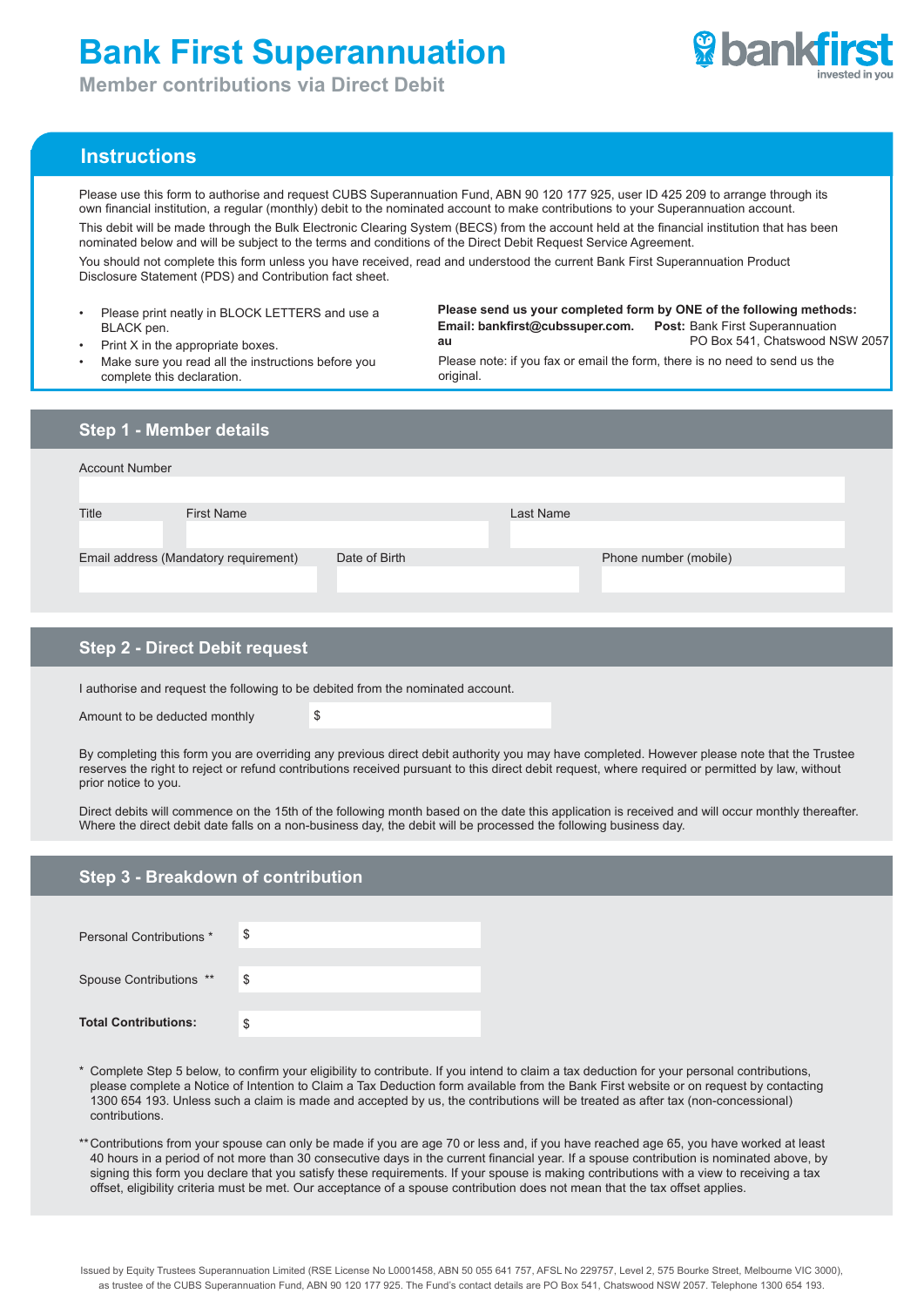# **Step 4 - Nomintated account details**

| Name of Bank, Credit Union, Building Society etc |                       |  |  |
|--------------------------------------------------|-----------------------|--|--|
| <b>Branch Address</b>                            |                       |  |  |
| Branch No (BSB)                                  | <b>Account Number</b> |  |  |
| <b>Account Name</b>                              |                       |  |  |
|                                                  |                       |  |  |

# **Step 5 - Eligibility to contribute – Personal contributions**

To be able to make voluntary personal contributions, you must meet one of the eligibility criteria under superannuation laws. Contribution limits apply for taxation purposes. If the limits are exceeded, extra tax will apply.

To confirm that you are eligible to contribute, please mark the box below that describes your current circumstances.



I am under the age of 65.

I have reached age 65 but am not yet 75 and I have worked at least 40 hours in a period of not more than 30 consecutive days in the current financial year (the Work Test).

I have reached age 65 but am not yet 75 and am relying on the Work Test Exemption which allows me to make voluntary contributions for 12 months following the end of the financial year in which I last met the Work Test.

Please contact Bank First Superannuation immediately if your circumstances change. We may cease any direct debit, where the law requires or permits.

Note: If you are aged 65 or over, and wish to continue making personal contributions into your account each financial year, you will be required to complete a new Superannuation Contribution Eligibility Declaration form before the first contribution is made each year.

#### **Step 6 - Authority**

- I hereby request and authorise CUBS Superannuation Fund to debit the nominated account outlined above, until I advise otherwise in writing.
- I have read and agree to the terms and conditions of the attached Direct Debit Service Agreement.
- I declare I have obtained, read and understood the current PDS and fact sheets.
- I declare that the information I have completed is true and correct.

| Signature of member                                              | Date |  |
|------------------------------------------------------------------|------|--|
|                                                                  |      |  |
|                                                                  |      |  |
|                                                                  |      |  |
| Signature of contributor (if a spouse contribution is nominated) | Date |  |
|                                                                  |      |  |
|                                                                  |      |  |
|                                                                  |      |  |
| Signature of other account holder (if required*)                 | Date |  |
|                                                                  |      |  |
|                                                                  |      |  |
|                                                                  |      |  |

\* This is required if the nominated account is a jointly held account requiring the signature of both account holders, and the other account holder's signature is not already shown above.